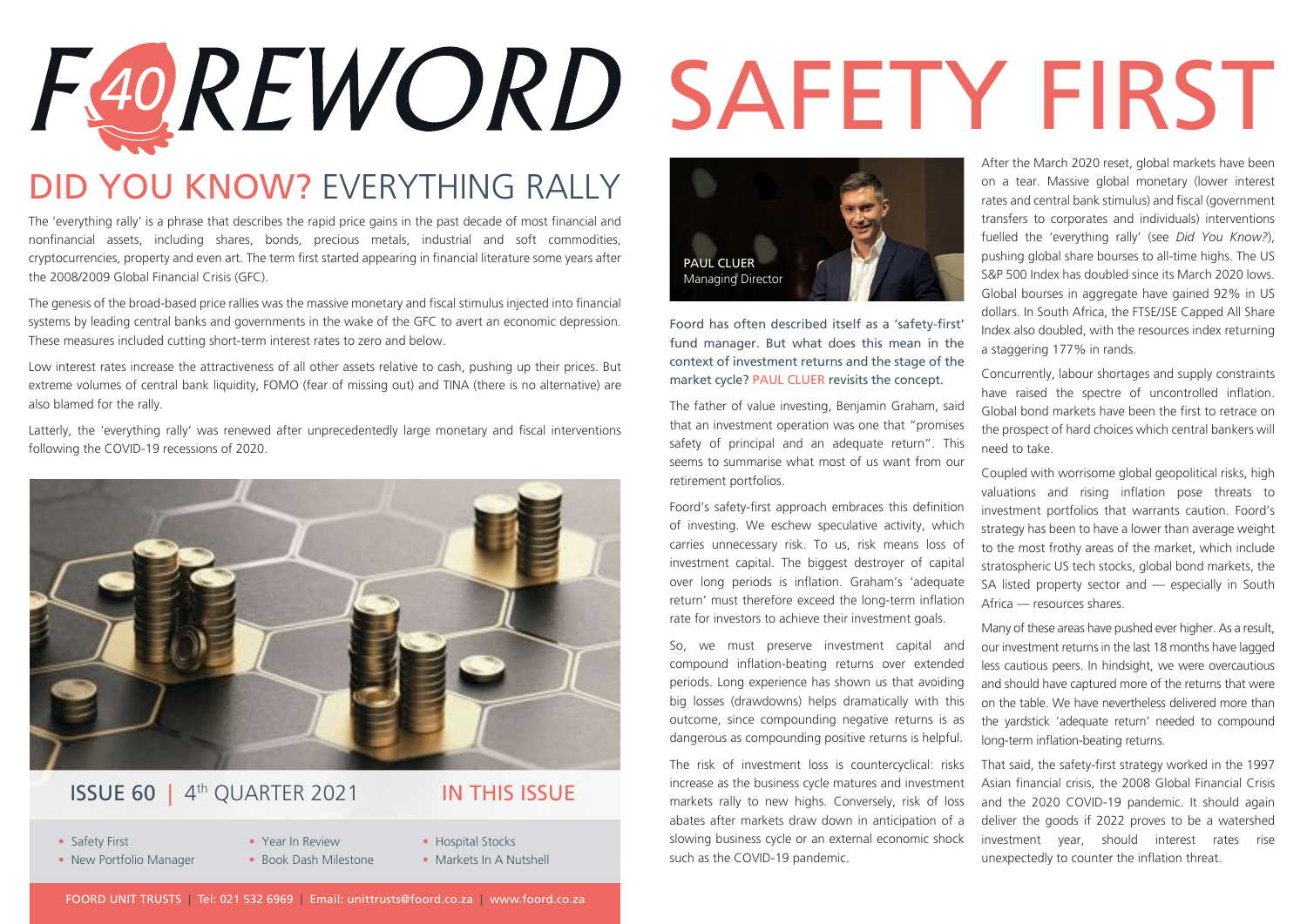## YEAR IN REVIEW - AND WHAT'S IN STORE



Last year kicked off optimistically with the pandemic-stained 'annus horribilis' of 2020 left behind. Behind this mini psychological victory there were other reasons for early optimism. NICK CURTIN writes about the year that was and what could be in store for investors in 2022.

The unprecedented speed with which vaccines were made available *en masse* offered early hope that socio-economic activities might quickly return to normal. Expectations for a ramp up in US fiscal spending, record levels of monetary stimulus and China's rapid economic recovery augured well for resurgent economic growth. South Africans relished the relaxation of beta-wave restrictions that had curtailed summer holiday spirits and pent up consumer demand started to unleash. Prospects of watershed local elections later in the year also created some silent hope.

But it was soon clear that another year of nerve-wracking turmoil lay ahead. On 6 January, incredible scenes in Washington DC of disgruntled Trump supporters violently occupying the Capitol

shocked the world. First signs of rising inflationary pressures also sparked alarm, as re-opening economies bumped up against constrained global supply chains and energy shortages. It also quickly became plain that new COVID-19 variants would continually assail the globe.

But unambiguously dovish and globally coordinated central bank actions rapidly allayed market fears. Developed market consumers (notably in the US) were flush from government emergency incomereplacement programs. They spent with abandon, powering the economic recovery. Combined COVID-19 global support programs now exceed \$31 trillion, resulting in record levels of government debt globally. We have borrowed from the future to save the today.

Midway through the year, the more virulent Delta variant caused market flutters. Inexcusable delays in vaccine procurement and rollouts across most emerging markets and even in the EU (which embarrassingly lagged US and UK efforts) compounded matters. Markets were nevertheless

largely unfazed: corporate earnings steamed ahead, central banks maintained extreme monetary policy settings, and indications were clear that US fiscal policies would still be exceptionally expansionary even as emergency direct-to-consumer fiscal support measures started to fade.

> It seems that the multi-decade epoch of low and falling inflation is now mostly behind us.

As the year got underway, China seemed set for annual GDP growth exceeding 8%. However, momentum faded into the second half as the country sustained its first pandemic-related GDP contraction as swingeing regulatory interventions and potential credit default by China's largest property developer spooked investors. GDP growth for the year is likely to have been among the lowest in almost 30 years.

In South Arica, the economy continued to recover on increased production in agriculture, mining and trade as well as a solid rebound in consumer spending. But manufacturing, construction and the leisure and tourism industries are still mired in recession. Unemployment levels are stubbornly high with little prospect for recovery. Debt metrics only improved after Stats SA rebased SA GDP after a routine review. The positive revenue surprise from a massive rally in the country's commodity exports has also temporarily improved public finances.

Sadly, the seemingly orchestrated, violent and deadly looting in large parts of KZN and Gauteng in July caused significant damage to property and investor sentiment. The economy can ill afford such self-inflicted wounds. It was a timely reminder perhaps of the unsustainably high levels of inequality.

Combined with lacklustre, obsolete and ideologically driven economic policy, it supports our thesis of structural weakness of the South African economy and the rand.

Notwithstanding the multitude of nail-biting events and mounting risks, financial markets globally and in SA recorded a stellar year as the 'everything rally' (see *Did You Know?*) continued — such has been the power of the decades-long experiment in extremely low interest rates, latterly combined with massive governmental fiscal injections.

Looking forward, it seems that the multi-decade epoch of low and falling inflation which has allowed central banks the policy space for such largesse is now mostly behind us. Central banks and governments appear to have finally reached their limits, with little choice now but to withdraw extreme levels of support. The policy toolkit is empty and must be replenished — failure to do so can only result in calamity farther down the road.

Most asset classes are trading at historically expensive valuations. Any economic or geopolitical shock (of which there could be any number) may cause 2022 to be a watershed investment year. Notwithstanding external shocks, asset class returns will in general be lower in the years ahead. It is also probable that after a decade of very low dispersion, returns across and within the major asset classes and their sub-components will bifurcate. There will be clear winners and losers in this changing paradigm.

Nevertheless, well-diversified investors can still achieve inflation-beating returns. This will require careful positioning and avoidance of investments with the highest risk of permanent capital loss. To finish first, first you must finish. Foord has been refining its investment strategy over the last few years for precisely this watershed moment. We expect that investor patience will soon be well rewarded.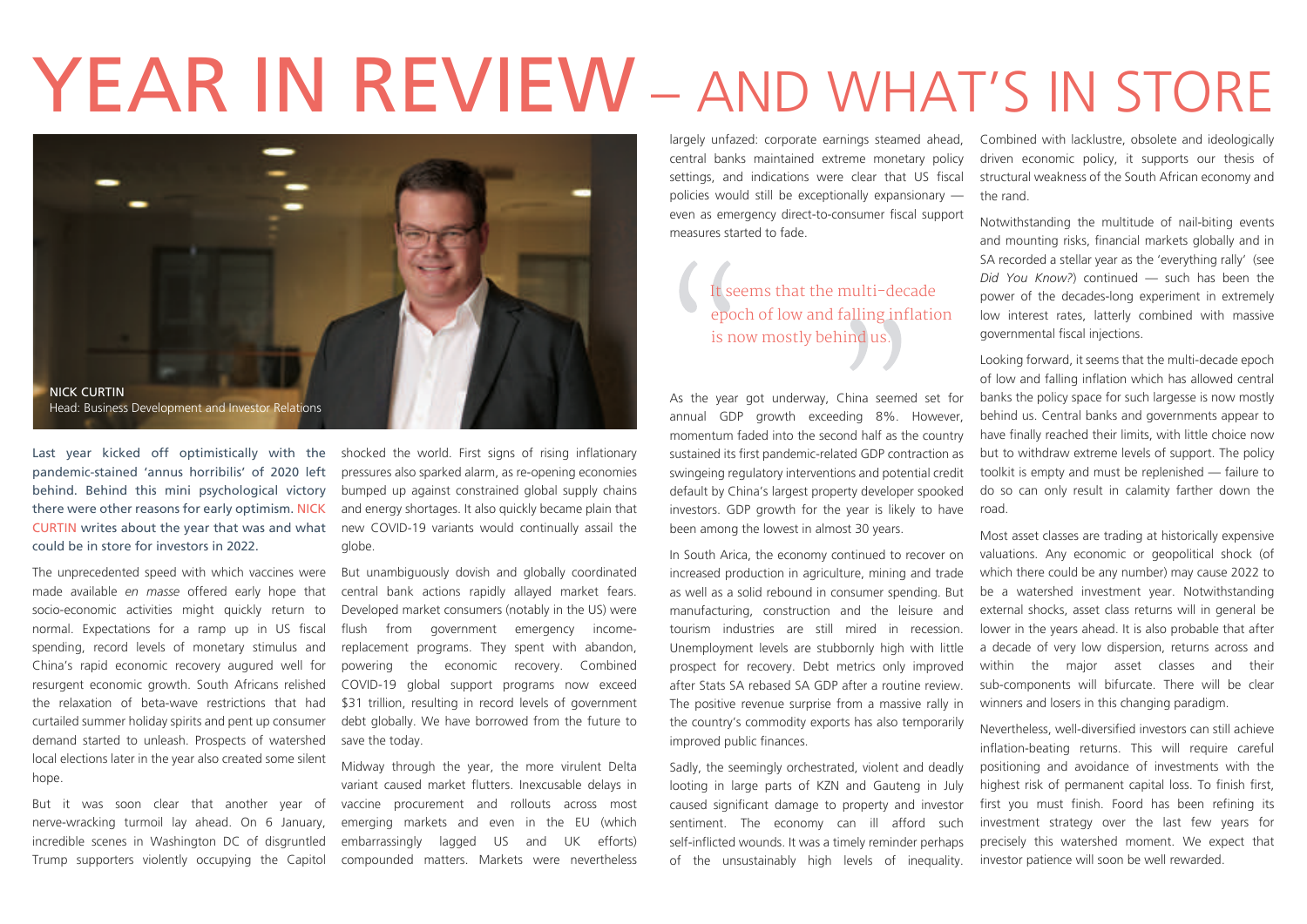## HOSPITAL STOCKS ON THE MEND

## FOORD EQUITY FUND'S NEW PORTFOLIO MANAGER



The past two years of living with COVID-19 has started some trends and accelerated others. Trends such as remote working are now well entrenched. Equity analyst DHERSAN CHETTY discusses another developing trend — greater awareness of and need for medical aid cover.

The pandemic has disproportionately affected older people. Nearly 90% of COVID-19 deaths have occurred in people older than 45. Unsurprisingly, medical aid schemes have reported greater demand for medical insurance from this cohort (up 0.6% in 2021), despite falling overall medical aid demand (down 1.1%).

There has therefore been an influx of older individuals that are now more conscious of their health needs and the importance of having medical aid. The average age of the medical aid pool is thus older. This is important because the over-45 cohort accounts for 60% of total healthcare spend, but only 32% of insured lives.

The longer someone is on private medical aid, the less likely they are to return to public health facilities. Their medical aid membership is therefore 'sticky' over time. This is especially true in South Africa, where medical aids may not price for risk. This cross-subsidisation model incentivises older members not to lapse their policies.

Given the trauma of COVID-19 deaths, people are now more likely to cut other expenditure before removing their healthcare benefit. The industry also offers some well-regarded low-cost plans that give the same quality of care, but in a reduced hospital network to improve access.

Elective surgery ground to a halt during the four South African pandemic waves due to the risks of cross infection. The milder incidence of Omicron, increased natural immunity in the population and vaccination progress should unleash pent-up demand for elective surgeries. Vaccination rates among medically insured people are much higher than the national average. For example, 72% of Discovery members were at least partially vaccinated by 28 November 2021 compared to the 40% national average.

Mental health issues have been rising over the past decade and have been exacerbated by COVID-19. Globally, there has been a reduction in the stigma of seeking mental health treatment. Private hospitals in South Africa have been expanding into this fast-growing healthcare segment. The sector therefore stands to be a beneficiary of the trend for improved mental healthcare.

A return to normality means increased costs for medical aids, but will provide tailwinds to the SA hospital sector. The pandemic understandably battered the share prices the JSE's hospital stocks — Netcare, Life Healthcare and Mediclinic International. The sector declined by approximately 30% at its 2020 low.

These stocks seemed to us to be a bargain, given their prospects for post-pandemic growth and their defensiveness during tough economic conditions. We own meaningful amounts of all three stocks in the Foord Equity Fund, and lesser amounts in other portfolios. They should deliver good double-digit returns for investors over the coming years.



We are pleased to announce that Wim Murray has been added to the multiple-counsellor manager mix for South African equity mandates. He joins Nick Balkin, Dave Foord and Nancy Hossack as portfolio managers on this strategy, which includes the Foord Equity Fund unit trust.

Wim joined Foord from Peregrine Capital in 2013 and later took a hiatus to read for an MBA in Spain. Luckily for us, Wim returned to SA and rejoined Foord in 2017. We were very pleased to have him (and his unbridled passion for investments) back.

Wim is a CFA charter holder with 10 years' investment experience, which followed on BSc and LLB degrees from the University of Stellenbosch. Wim has covered most areas of the South African market, including general industrials, banks and retailers.

## BOOK DASH'S MILESTONE TWO MILLION BOOKS



Foord has sponsored the efforts of Book Dash, a local NGO that works to promote literacy and the love of books to all South African children, for three years now. The Book Dash vision is for every child to own a hundred books by the age of five. A massive endeavour, but a feat they are well on their way to achieving — one book at a time.

In January 2022, Book Dash reached the massive milestone of over two million picture books printed. These will be distributed through literacy and early

childhood development partners to children across South Africa, often being the first books they will own. All Book Dash books are created in 12-hour sprints throughout the year by volunteer writers, illustrators, designers, editors and translators from across the continent.

We are immensely proud of their achievement. And grateful for their guidance and inspiration for Foord's own TEACH YOUR CHILD TO INVEST financial literacy initiative.

For more information about Book Dash visit www.bookdash.org.za. And Foord's TEACH YOUR CHILD TO INVEST financial literacy initiative at https://foord.co.za/insights/publications/teach-your-child-to-invest.